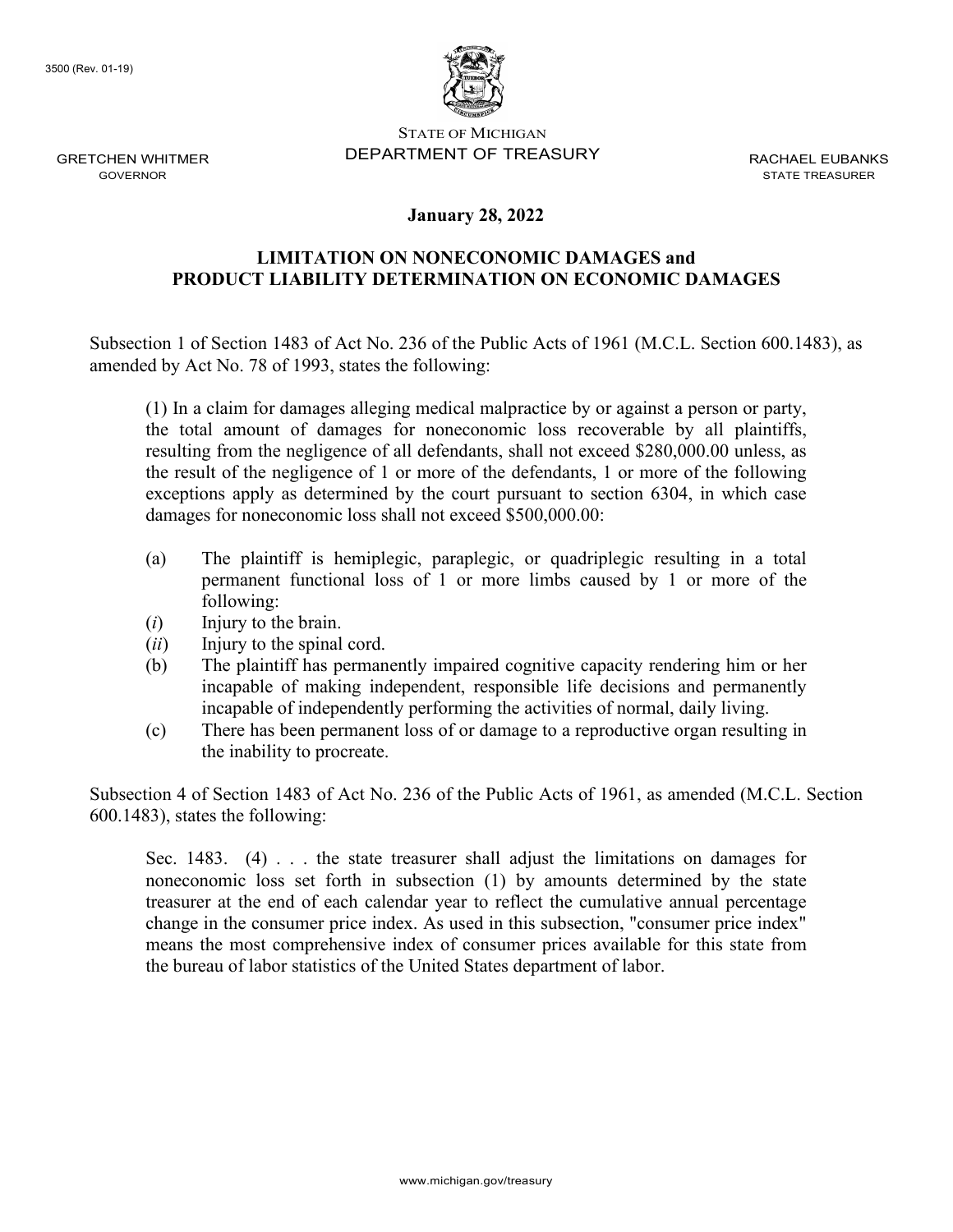Enacting Section 4 of Act No. 78 of 1993 provides, in part:

Section 4. (1) Section(s)  $1483...$  of Act No. 236 of the Public Acts of 1961, as amended by this amendatory act, do[es] not apply to causes of action arising before October 1, 1993.

Subsection 1 of Section 2946a of Act No. 236 of the Public Acts of 1961 (M.C.L. Section 600.2946a), as amended by Act No. 249 of 1995 states the following:

Sec. 2946a. (1) In an action for product liability, the total amount of damages for noneconomic loss shall not exceed \$280,000.00, unless the defect in the product caused either the person's death or permanent loss of a vital bodily function, in which case the total amount of damages for noneconomic loss shall not exceed \$500,000.00. On the effective date of the amendatory act that added this section, the state treasurer shall adjust the limitations set forth in this subsection so that the limitations are equal to the limitations provided in section 1483. After that date, the state treasurer shall adjust the limitations set forth in this subsection at the end of each calendar year so that they continue to be equal to the limitations provided in section 1483.

Subsection 4 of Section 2946a of Act No. 236 of the Public Acts of 1961 (M.C.L. Section 600.2946a), as amended by Act No. 249 of 1995 states the following:

Sec. 2946a. (4) If damages for economic loss cannot readily be ascertained by the trier of fact, then the trier of fact shall calculate damages for economic loss based on an amount that is equal to the state average median family income as reported in the immediately preceding federal decennial census and adjusted by the state treasurer in the same manner as provided in subsection (1).

Pursuant to the above requirements, I, Rachael Eubanks, State Treasurer of the State of Michigan, hereby certify that the annual percentage change in the Detroit consumer price index for the 2021 calendar year was 4.3% (4.3 percent). For causes of action arising after September 30, 1993, this results in a cumulative 77.5% increase in the standard limitation on noneconomic damages for a 2022 limitation of \$497,000 and a cumulative 77.5% increase in the limitation on noneconomic damages for certain permanent disabilities for a 2022 limitation of \$887,500. For causes of action alleging medical malpractice arising before October 1, 1993, the 4.3% increase in the Detroit consumer price index results in a cumulative 132.0% increase in the previous \$225,000 limitation of noneconomic damages for a 2022 limitation of \$522,000.

And further, in an action for product liability for damages for economic loss not readily ascertained by the trier of fact, the estimated state average median family income for 2020, reported in the 2020 American Community Survey, is \$79,736. Effective January 1, 2022, the 1.0% increase in the calendar year 2020 Detroit consumer price index results in a 2021 median family income of \$80,533. The cumulative 5.3% net increase in the Detroit consumer price index between calendar year 2019 and 2021 results in a 2022 median family income of \$83,962. (The 2020 Census Bureau decennial census did not collect income data.)

\_\_\_\_\_\_\_\_\_\_\_\_\_\_\_\_\_\_\_\_\_\_\_\_\_ January 28, 2022

Rachael Eubanks State Treasurer